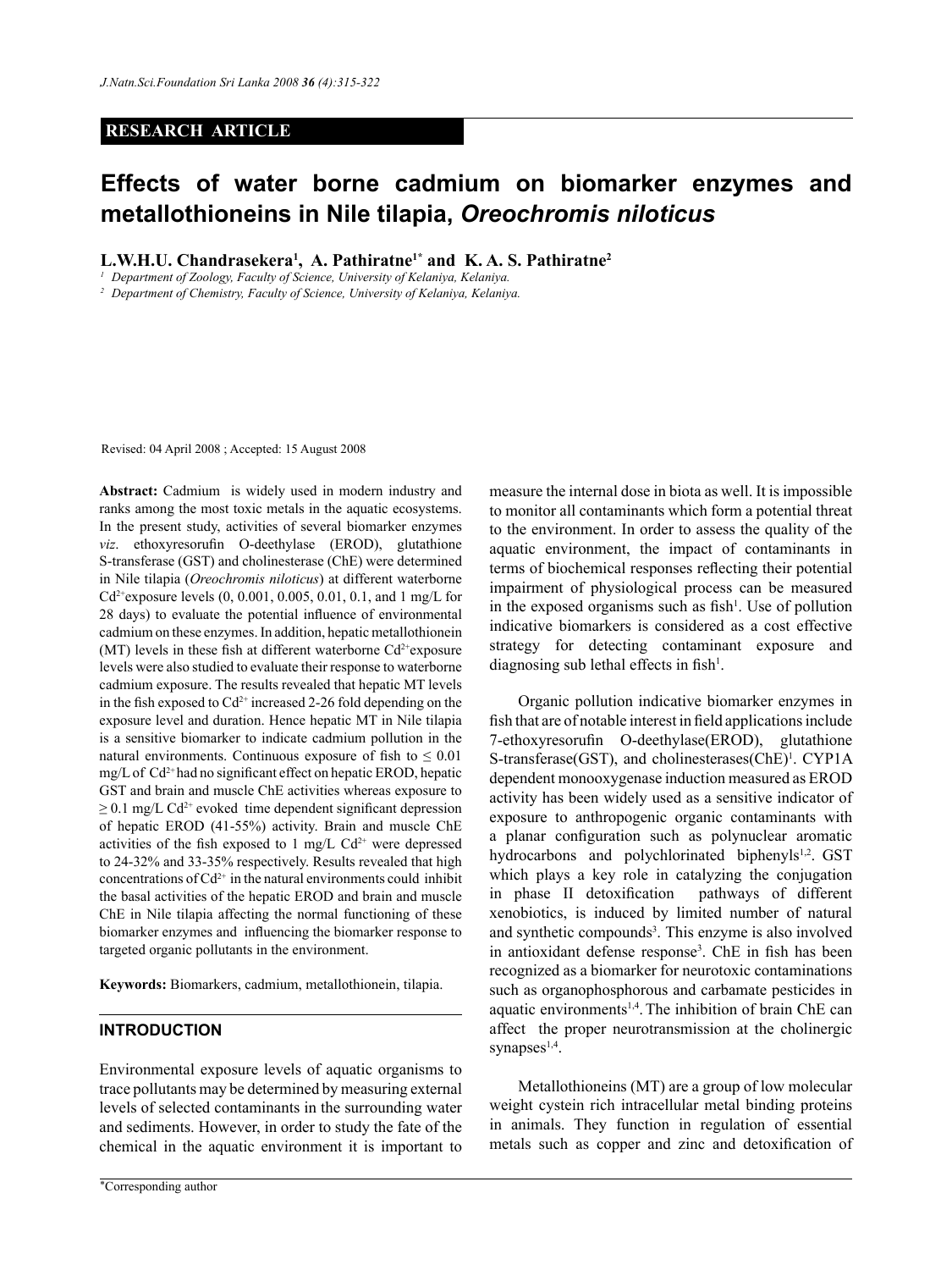non-essential metals such as cadmium and lead<sup>5,6</sup>. MT is induced in some animals following exposure to these metals and there is some evidence that fish MT induction is a biomarker of metal contamination in the aquatic environments<sup>5,6</sup>.

Fish populations residing in polluted water bodies are often exposed to complex mixtures of anthropogenic contaminants including organic pollutants and heavy metals. In order to formulate accurate conclusions about the chemical exposure using biomarker approach, influence of other environmental contaminants on biomarker responses that are indicative of specific chemical groups should be examined. Heavy metals exert their toxicity by multiple mechanisms including inhibition of enzymes containing sulfhydryl groups in or near their active sites and generation of oxygen reactive species<sup>7</sup>. Hence it can be assumed that heavy metal exposure may have a potential to influence biomarker enzymes of organic pollution.

Cadmium which is widely used in modern industry, ranks among the most toxic metals in the aquatic ecosystems. Nile tilapia (*Oreochromis niloticus)* which is a culturable fish for human consumption, has been suggested as a suitable species for testing pollutant impact especially in tropical water bodies due to its hardy nature, high abundance and wide distribution in the tropical regions. However the information on influence of environmentally relevant waterborne cadmium levels on biomarkers in Nile tilapia is meager. Therefore, the objective of the present study was to evaluate the response of EROD, and GST in liver tissues and ChE in brain and muscle tissues of Nile tilapia to water borne sub-lethal cadmium exposures including range of concentrations that may occur in natural environments. The MT level in these fish was also evaluated to assess its potential role as a biomarker of cadmium exposure.

# **METHODS AND MATERIALS**

*Fish*: *Oreochromis niloticus,* (Nile tilapia) samples were obtained from the Rambadagalla fish breeding station, National Aquaculture Development Authority of Sri Lanka. Fish were allowed to acclimate to laboratory conditions in fiberglass tanks (one fish per 12 L of water) filled with continuously aerated aged tap water under natural photoperiod for five weeks prior to the experiments. Half of the water in each tank was exchanged with aged tap water every 4 to 5 d. During the acclimation period, fish were daily fed with commercial fish food pellets (Prima, Sri Lanka) at 1% of the body weight.

*Cadmium exposure*: Female Nile tilapia (18.9  $\pm$  2.3 cm in total length,  $87.3 \pm 5.6$  g in body weight, n=180) were distributed randomly to six groups of 30 fish (10 fish per aquarium, three aquaria for each group). The first group received no treatment and served as the control. Groups  $2, 3, 4, 5$  and 6 were exposed to CdCl, at nominal  $Cd^{2+}$  concentrations of 0.001, 0.005, 0.01, 0.1 and 1 mg/L respectively for 28 d. The 96 h  $LC_{50}$  of CdCl<sub>2</sub> was reported to be 18.58 mg/L for juvenile Nile tilapia<sup>8</sup>. Hence the  $Cd^{2+}$  concentrations used in this study could be considered as sub-lethal concentrations.

Fish were exposed to  $Cd^{2+}$  under semi-static conditions for 28 d at a density of one fish per 14 L of the test medium. Control fish were maintained in aged tap water at comparable densities. Fish were fed with the commercial food pellets daily at 1% of the body weight. Water in the aquaria were aerated continuously and exchanged completely after every 3 d. Concentration of  $Cd^{2+}$  was renewed immediately after renewal of the water. Water quality parameters [temperature, pH, and dissolved oxygen concentration (DO)] in the aquaria were monitored intermittently using water quality monitors (HACH Company, USA) and were within desirable levels for fish: temperature 27.8 - 28.9°C; pH 6.9 - 7.2; DO 4.4 - 5.1 mg/L . No mortality of fish was observed during the experimental period.

 Six fish from each group were randomly sampled from the three replicate tanks after 7, 14, 21 and 28 d of  $Cd^{2+}$  exposure for biomarker assessments. Fish were sacrificed by severing the spinal cord. Brain and a piece of muscle from the lateral side were removed and stored frozen at -80°C until analysis of ChE activity. Liver tissue from each fish was divided into two portions and stored frozen separately at -80°C. One portion of liver was used for MT determinations and the other for preparation of microsomes and cytosol. Analysis of biomarkers was carried out within three weeks of the storage.

*Analysis of cadmium in water and fish food*: Water samples from the control aquaria and  $Cd<sup>2+</sup>$  added aquaria were taken randomly on three occasions (on  $7<sup>th</sup>$ ,  $14<sup>th</sup>$  and  $21<sup>st</sup>$  day) immediately before exchange of the aquaria water and immediately after subsequent renewal of  $Cd<sup>2+</sup>$  concentrations in the respective aquaria. The water replacement was combined with the renewal of  $Cd^{2+}$ concentrations in the aquaria. The pH of the water samples were adjusted to 1-2 using concentrated nitric acid and total cadmium concentration in water was analyzed by graphite furnace atomic absorption spectrometry (GBC 932 plus Atomic Absorption Spectrometer equipped with GBC GF 3000 Graphite Furnace system and GBC PAL 3000 auto sampler). Samples of fish food were subjected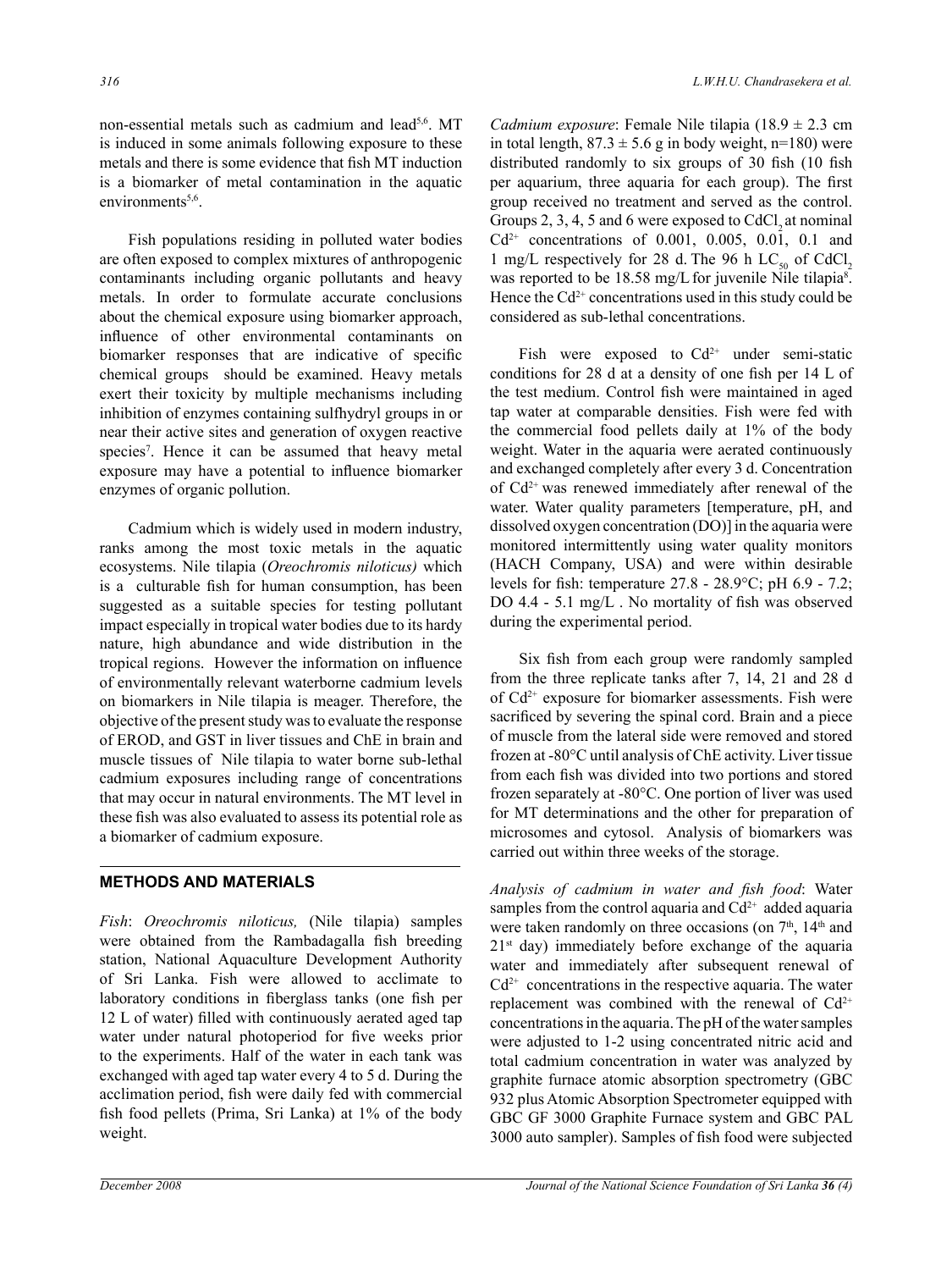to dry ashing<sup>9</sup> and the digested samples were analysed using graphite furnace spectrometry.

*Tissue preparation for enzyme assays*: Microsomal and cytosolic fractions of liver tissues were prepared by differential centrifugation. Liver tissues were excised and a 20% homogenate (w/v) was prepared in ice-cold 100 mM  $KH_2PO_4/K_2HPO_4$  buffer pH 7.6 containing 0.25 M sucrose, 15% (v/v) glycerol using the Ultra-Turrax T25 tissue homogenizer (IKA Labortechnik, Germany) at medium speed for 20 s. The homogenate was centrifuged at 12,000g for 30 min at 4°C and the resultant supernatant was further centrifuged at 100,000g at 4°C for 90 min using the ultra speed centrifuge (Sorvall Ultra 80) to sediment the microsomes. Aliquots of the 100,000g supernatant (cytosol) were removed from the floating fatty layer for immediate GST assay. The microsomal pellets were resuspended in 100 mM  $KH_2PO_4/K_2HPO_4$  buffer pH 7.6 containing 1.15% KCl and 20% (v/v) glycerol and were stored at -80°C for EROD assay. The enzyme source for ChE assay was prepared by homogenizing the brain or muscle tissue of individual fish in ice-cold 100 mM  $KH_2PO_4/K_2HPO_4$  buffer, pH 8.0 (20 mg tissue: 1 mL of the buffer) for immediate enzyme assay. All preparation steps of the enzyme sources were carried out on ice.

*EROD, GST and ChE assays*: EROD activity in the liver microsomes was determined spectrophotometrically as described in Klotz *et al*.<sup>10</sup> with some modifications of the reaction conditions. The reaction mixture in a final volume of 1 mL contained 100 mM  $\text{NaH}_2\text{PO}_4/\text{K}_2\text{HPO}_4$ buffer pH 7.6 containing 1.15% KCl, 50 µL liver microsomes, 2 µM of 7-ethoxyresorufin and 0.5 mM of Nicotinamide Adenine Dinucleotide Phosphate reduced form (NADPH). The enzyme activity was measured at 572 nm as a kinetic assay at 30°C. The enzyme activity is expressed as pmoles resorufin produced/min/mg protein.

GST in the liver cytosol fraction was measured by following the conjugation of glutathione at 340 nm using 1-chloro-2,4-dinitrobenzene(CDNB) as substrate<sup>11</sup>. The final reaction mixture in a volume of 2.25 mL contained 2 mL of 100mM  $\text{NaH}_2\text{PO}_4/\text{K}_2\text{HPO}_4$  buffer pH 6.75, 50 µL of cytosol, 1.25 mM CDNB and 1 mM reduced glutathione. The reaction was measured at 25°C for 2 min. The enzyme activity is expressed as nmoles thioether produced/min/mg protein.

ChE activities in the tissue homogenates were determined at 25 ºC following the method of Ellman *et al.*<sup>12</sup> with some modifications. The tissue homogenate (100  $\mu$ L) was added to a cuvette containing 2.8 mL of 100 mM  $\text{NaH}_2\text{PO}_4/\text{K}_2\text{HPO}_4$  buffer pH 8.0 and 100 µL of 10 M 5, 5'-dithiobis-2-nitrobenzoic acid. The contents

were then mixed and the absorbance was read at 412 nm at 10 s intervals for 1 min. Then 40  $\mu$ L of 0.076 M acetylthiocholine iodide was added to the reaction mixture and the absorbance was read for another one minute. The ChE activity is expressed as nmoles of 5-thio-2-nitrobenzoic acid produced/min/mg protein.

Proteins present in the liver microsomes and cytosol and brain and muscle homogenates were determined according to the method of Lowry *et al*. 13 with bovine serum albumin as the standard.

*Metallothionein determination*: Metallothionein levels in the liver tissues of the control and cadmium exposed Nile tilapia were determined using Brdicka procedure as described by Olafson and Olsson $14$ . A 50 mg of liver tissue was homogenized in 2.5 mL of ice-cold 10 mM Tris HCl buffer, pH 8.1 and, centrifuged at 10,000g for 20 min at 4°C. The resultant supernatant was heat denatured at 95°C for 5 min and the denatured samples were recentrifuged at 10,000g for 40 min at 4°C to remove heat denatured proteins. MT in the resultant supernatant was determined by differential pulse polarography at 25°C (EG & G Princeton Applied Research Corporation model 394 electrochemical trace analyzer equipped with the model 303A Static Mercury Drop Electrode). Rabbit MT-I was used as the MT standard. MT levels are expressed as µg/g liver based on the average molecular weight of 6500 dalton.

*Statistical Analysis*: Cd<sup>2+</sup> exposure concentration effects on each biomarker responses of the fish were analyzed separately by one way analysis of variance (ANOVA,  $p < 0.05$ ). Where differences were significant, multiple comparisons were carried out by the Tukey's test<sup>15</sup>.

**Table 1:** Nominal and measured concentrations of cadmium in test water

|                                              | Measured concentration of<br>cadmium $(mg/L)$ |                                                       |  |
|----------------------------------------------|-----------------------------------------------|-------------------------------------------------------|--|
| Nominal concentration<br>of $Cd^{2+}$ (mg/L) | On the 1st day                                | After 3 days of<br>renewal<br>(prior to next renewal) |  |
| 0 (Control)                                  | ND                                            | ND                                                    |  |
| 0.001                                        | $0.001 \pm 0.00004$                           | ND                                                    |  |
| 0.005                                        | $0.005 \pm 0.001$                             | $0.003 \pm 0.002$                                     |  |
| 0.01                                         | $0.009 \pm 0.03$                              | $0.007 \pm 0.004$                                     |  |
| 010                                          | $0.085 \pm 0.010$                             | $0.062\pm0.012$                                       |  |
|                                              | $0.858\pm0.37$                                | $0.558 \pm 0.46$                                      |  |

Test water and cadmium concentration were renewed every 3 days. Data are presented as mean  $\pm$  SD of three random sampling times. ND = not detected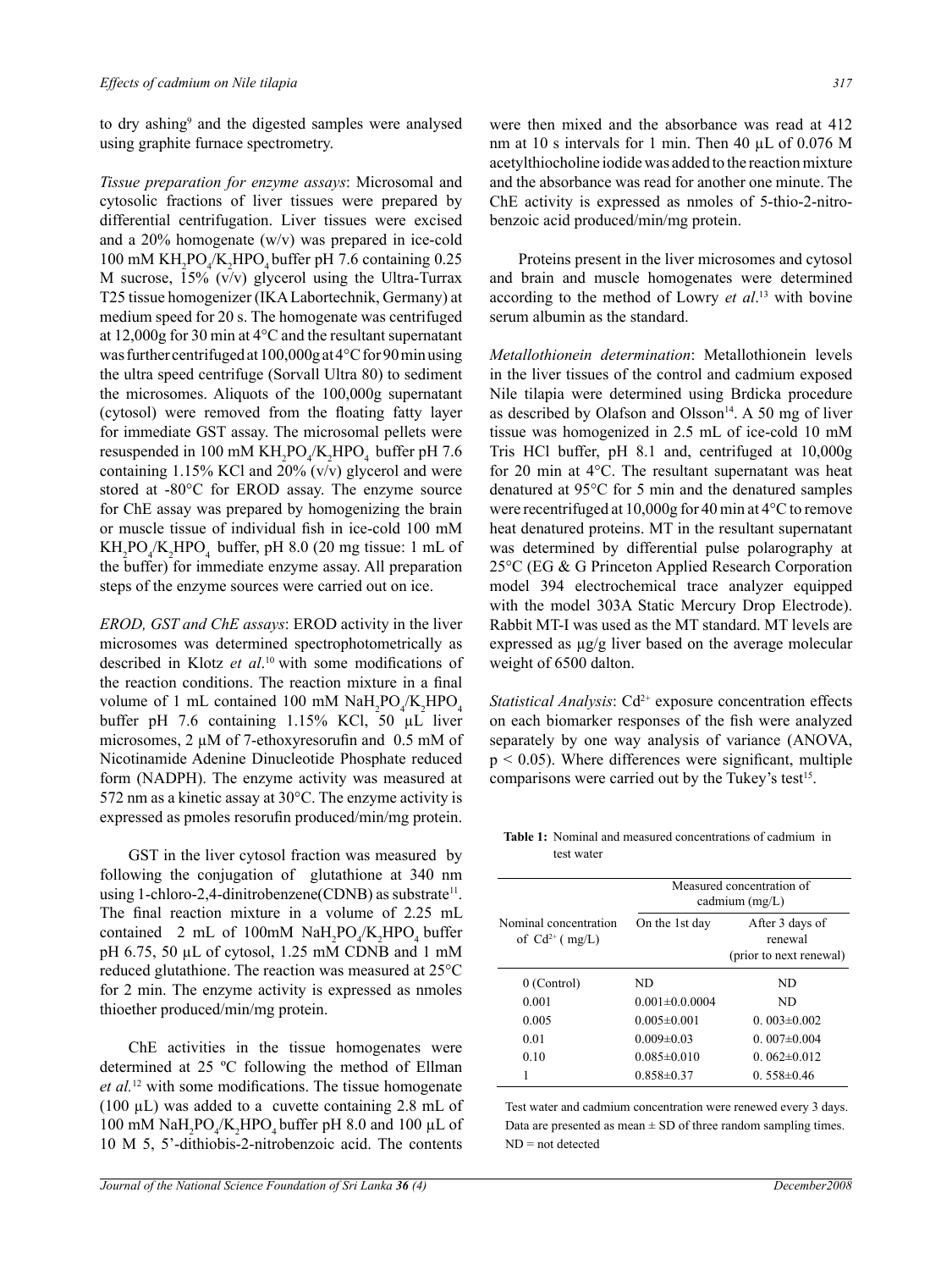### **RESULTS**

#### **Concentrations of cadmium in test water and fish food**

Measured concentrations of cadmium in the test water are presented in Table 1. Mean values of the initial measured exposure concentrations differed between 85-100% of the nominal concentrations just after the renewal. Hence, exposure concentrations are reported as nominal concentrations. When the test water was allowed to remain in the fish aquaria for three days, cadmium was not detected in the aquaria which initially contained 0.001 mg/L of cadmium whereas the measured concentration in the other aquaria dropped to 56-70% of the nominal concentrations of cadmium depending on the initial cadmium level. No detectable levels of cadmium were found in the samples of fish food.

#### **Effect of cadmium on hepatic EROD and GST**

Exposure to  $\leq 0.01$  mg/L cadmium for 28 days had no significant effect on hepatic EROD activity but 0.1 or 1 mg/L cadmium exposure evoked a significant depression of the enzyme activity until 14 days (Figure 1). EROD activity of the fish exposed to  $0.1 \text{ mg/L cadmium}$ on  $7<sup>th</sup>$ , and  $14<sup>th</sup>$  day of exposure were 55%, and 52%, of the controls respectively (45-48% depression). Corresponding values for the fish exposed to 1 mg/L cadmium were 45%, and 59% (55-41% depression). Cadmium induced inhibition of EROD activity restored to the levels of controls by 21 days. Cadmium exposure levels used in the present study had no significant effect on the hepatic GST activities of the fish (Figure 1).

## **Effects of cadmium on ChE**

Exposure of fish to  $0.001 - 0.1$  mg/L cadmium for 28 days had no significant effect on brain and muscle ChE of the exposed fish (Figure 2). However exposure of the fish to 1 mg/L cadmium caused a significant depression of brain ChE levels during the study period (24- 32% of the controls). A significant inhibition of muscle ChE activity was also detected in the fish exposed to 1 mg/L cadmium. Muscle ChE activities of these fish were reduced to 33-35% of the controls during the experimental period. The brain and ChE activities of the fish remained inhibited even on  $28<sup>th</sup>$  day after the exposure to 1 mg/L cadmium.

#### **Effect of cadmium on hepatic MT**

Hepatic MT levels of control fish and the fish exposed to different concentrations of waterborne cadmium are given in Table 2. Exposure of fish to 0.001 mg/L of cadmium had no significant effect on MT level during the exposure period ( $p$  > 0.05). Exposure of fish to 0.005 - 1 mg/L resulted in significantly elevated hepatic MT levels depending on the exposure duration and the concentration.

## **DISCUSSION**

The present study demonstrates the effect of sub-lethal cadmium exposure for 28 days on MT and several pollution indicative biomarker enzymes of Nile tilapia under three low concentration levels and two high exposure levels of cadmium. The lower concentrations  $(0.001 - 0.01 \text{ mg/L})$ of cadmium used to expose Nile tilapia in the present study were within the environmentally relevant levels in low or moderately polluted water bodies<sup>16-19</sup>.

**Table 2:** Hepatic metallothionein (MT) levels in Nile tilapia exposed to different concentrations of water borne  $Cd^{2+}$  for 28 days

| $Cd^{2+}$ Exposure | $MT(\mu g/g)$                |                               |                              |                               |
|--------------------|------------------------------|-------------------------------|------------------------------|-------------------------------|
| (mg/L)             | 7days                        | 14 days                       | 21 days                      | 28 days                       |
| $0$ (Control)      | $14.2 \pm 3.5^{\circ}$       | $15.8 \pm 4.7^{\circ}$        | $14.9 \pm 4.2^{\circ}$       | $15.4 \pm 2.7^{\circ}$        |
| 0.001              | $13.9 \pm 8.2^{\circ}$       | $14.2 \pm 3.1^{\circ}$        | $15.7 \pm 3.3^a$             | $15.7 \pm 2.5^{\circ}$        |
| 0.005              | $15.3 \pm 4.1^{\circ}$       | $13.9 \pm 4.2^{\circ}$        | $18.3 \pm 1.7^{\circ}$       | $19.3 \pm 2.6^{\circ}$        |
| 0.01               | $14.6 \pm 8.0^{\circ}$       | $26.0 \pm 4.1^b$              | $36.7 \pm 4.5$ °             | $42.7 \pm 2.5^{\circ}$        |
|                    |                              | $(165\%)$                     | (246%)                       | (277%)                        |
| 0.10               | $23.6 \pm 5.5^{\rm b}$       | $53.1 \pm 7.6$ <sup>c</sup>   | $104.5 \pm 7.7$ <sup>d</sup> | $149.1 \pm 17.0$ <sup>d</sup> |
|                    | (166%)                       | (336%)                        | $(701\%)$                    | (1112%)                       |
| 1                  | $84.9 \pm 12.6$ <sup>c</sup> | $113.7 \pm 15.1$ <sup>d</sup> | $131.1 \pm 14.4^d$           | $350.7 \pm 7.8$ <sup>e</sup>  |
|                    | (598%)                       | (720%)                        | (879%)                       | (2617%)                       |

Data are presented as mean  $\pm$  SD, n=6 fish. Figures in parentheses indicate the percent of MT levels in the fish exposed to higher cadmium concentrations in comparison to the mean value of the controls. In a column, data indicated with different superscripts are significantly different from each other (ANOVA, Tukey's test,  $p < 0.05$ ).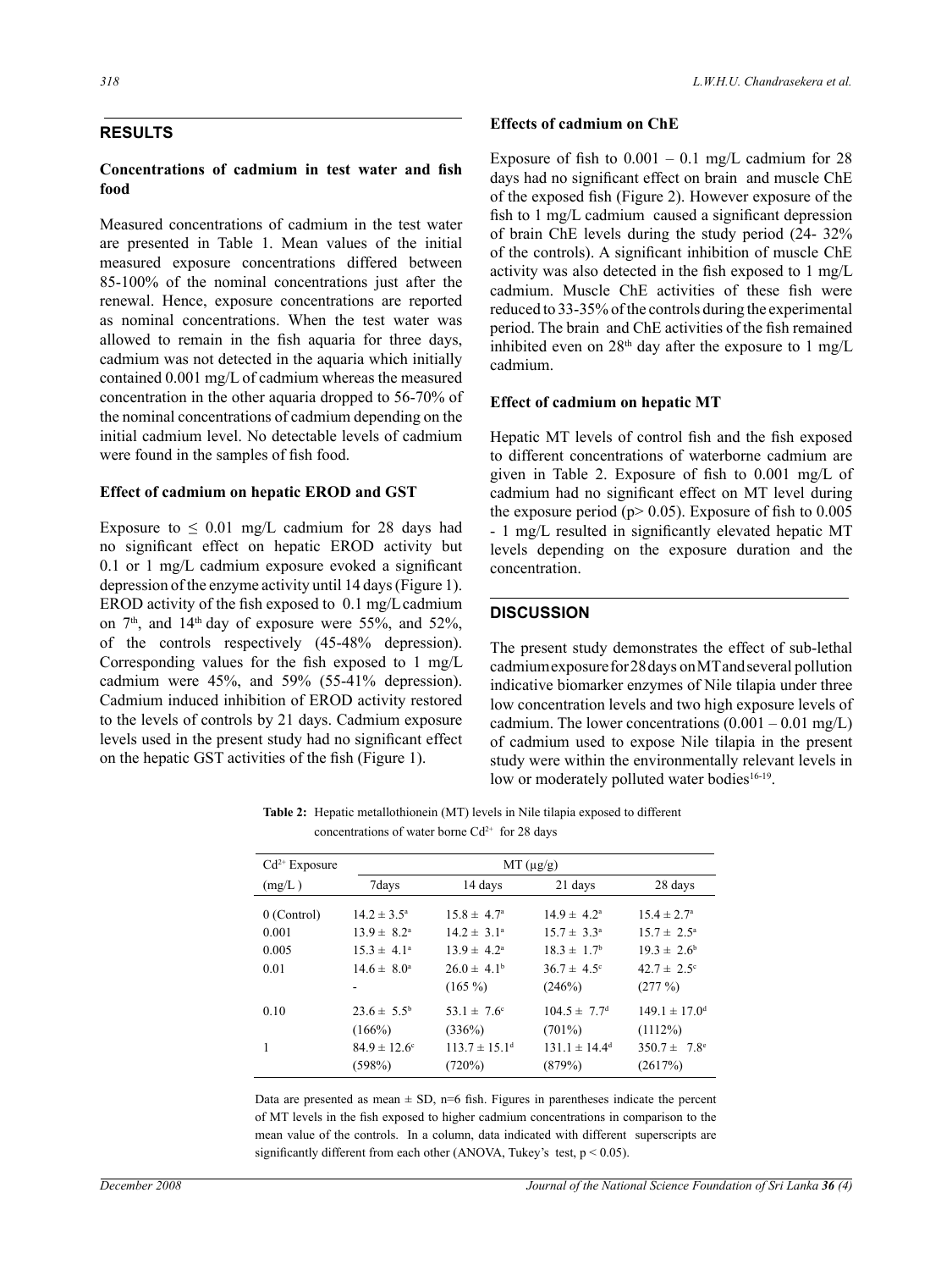

**Hepatic GST**



 $\Box$  control  $\Box$  0.001 mg/L  $\Box$  0.005 mg/L  $\Box$  0.01 mg/L  $\Box$  0.1. mg/L  $\Box$  1 mg/L

**Figure 1:** Effect of waterborne cadmium exposure on hepatic Ethoxyresorufin O-deethylase (EROD) and Glutathione S-transferase (GST) activities of Nile tilapia. Results are presented as mean  $\pm$  SD of 6 fish. For specific durations of exposure, bars indicated with different letters are significantly different from each other (ANOVA, Tukey's test,  $p < 0.05$ ). For other time durations, bars not shown with letters indicate that differences are not significant in different exposure groups (ANOVA,  $p > 0.05$ ).

In several species of fish, MT levels have been demonstrated to increase in a dose-responsive and/ or time responsive manner after intraperitoneal (ip) administration of heavy metals<sup>20-22</sup>. Cadmium inducible MT has been identified from Mozambique tilapia, *Oreochromis mossambicus* after administration of 6-7 mg/L cadmium for 13-14 days or injection with 0.2 mg/ kg CdCl<sub>2</sub> every 2 days for 3 days<sup>23</sup>. Studies on metal induction of tilapia MT gene expression *in vivo* showed tilapia MT mRNA is responsive to the studied metals including cadmium<sup>24</sup>. The present study demonstrates that MT synthesis is induced in Nile tilapia, *Oreochromis niloticus* after exposure to  $\geq 0.005$  mg/L levels of waterborne cadmium which lead to significantly higher concentrations of MT in liver tissues. Hepatic MT concentrations in these fish increased as a function of time and exposure concentration indicating that tilapia



□ control □ 0.001 mg/L □ 0.005 mg/L ■ 0.01 mg/L ■ 0.1. mg/L ■ 1 mg/L



 $\square$  control  $\square$  0.001 mg/L  $\square$  0.005 mg/L  $\square$  0.01 mg/L  $\square$  0.1. mg/L  $\square$  1 mg/L

**Figure 2:** Effect of waterborne cadmium exposure on brain and muscle Cholinesterase (ChE) activities of Nile tilapia. Results are presented as mean  $\pm$  SD of 6 fish. For specific durations of exposure, bars indicated with different letters are significantly different from each other (ANOVA, Tukey's test,  $p < 0.05$ ). For other time durations, bars not shown with letters indicate that differences are not significant in different exposure groups (ANOVA, p> 0.05).

hepatic MT levels are a sensitive biomarker of exposure to environmental levels of waterborne cadmium. In a previous study, exposure of carp to 1 mg/L cadmium for 7 days caused no significant increase in hepatic MT25. In the present study, nearly six fold increase in hepatic MT was observed in Nile tilapia when the fish were exposed to 1 mg/L cadmium for 7 days. However, exposure of fish to the lowest nominal cadmium concentration tested, 0.001 mg/L, had no significant effect on hepatic MT during the exposure period of 28 days.

Ueng *et al*. 22 reported that single ip administration of CdCl<sub>2</sub> at 3, 4, and 10 mg/ kg resulted in 12-13 fold increase in hepatic MT in tilapia. Maximum induction of tilapia MT occurred near 2 mg/kg of  $CdCl<sub>2</sub>$  and that MT did not increase proportionately with doses greater than 2 mg/kg. A biphasic dose-response was also observed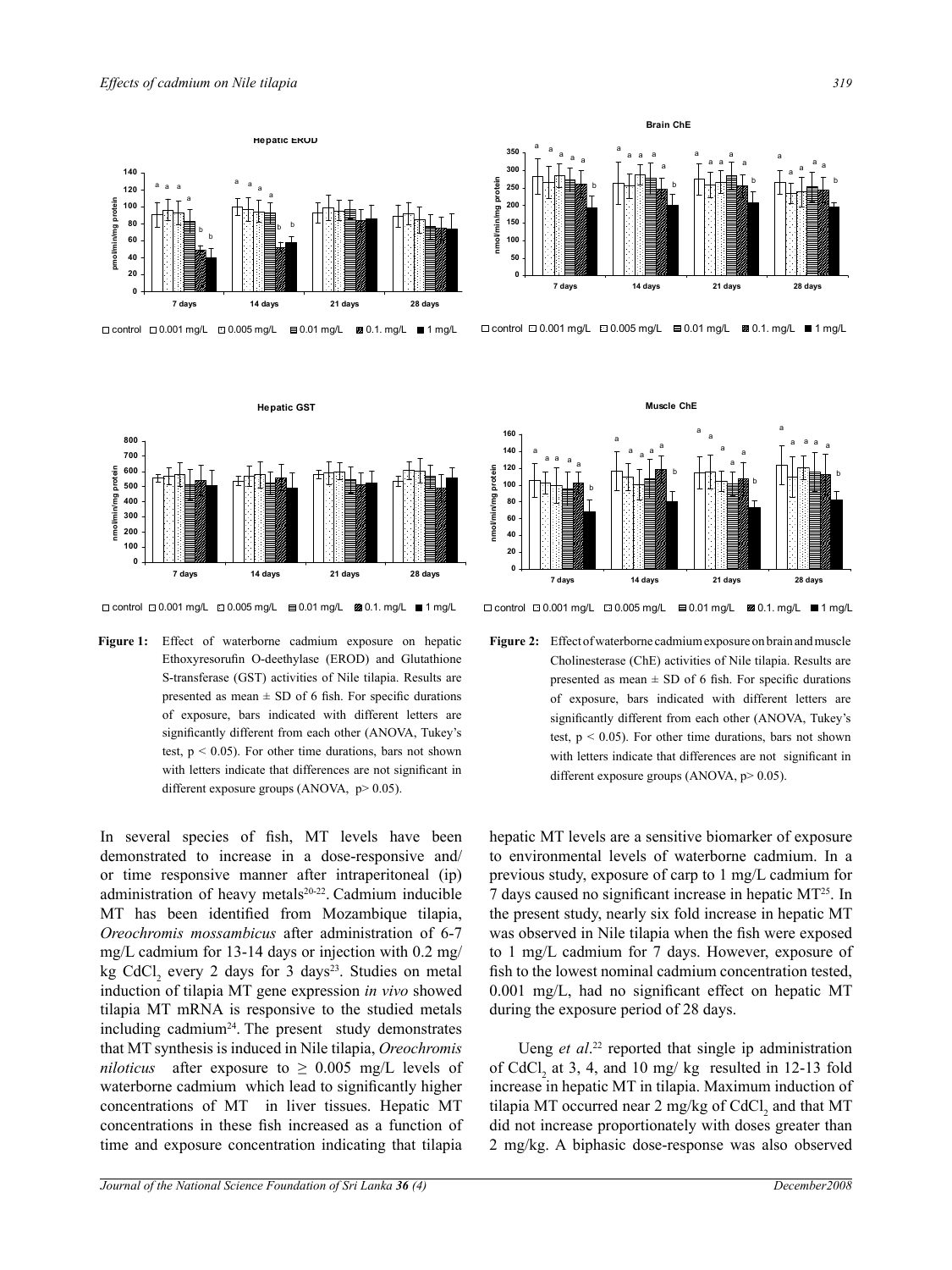in plaice<sup>21</sup> treated with CdCl<sub>2</sub> exceeding  $0.82 \text{ mg/kg}$  It has been suggested that administration of high doses of cadmium lead to excess cellular cadmium which in turn decreased MT induction<sup>22</sup>. In the present study, such a biphasic dose-response was not observed in Nile tilapia even after exposure to 1 mg/L of waterborne cadmium, the highest exposure concentration tested. The levels of cadmium accumulated in the tissues of Nile tilapia during waterborne exposure may have been too low to induce such a response.

Heavy metals including cadmium exert their toxicity by multiple mechanisms such as inhibition of enzymes containing sulfhydryl groups in or near their active sites or generation of reactive oxygen species. *In vitro* studies on effects of Hg<sup>2+</sup>,  $\text{Zn}^{2+}$ , Ni<sup>2+</sup> and Cd<sup>2+</sup> on EROD activities in leaping mullet showed that all the metal ions caused inhibition of the initial velocity of the reaction but  $Hg^{2+}$ and  $Cd^{2+}$  exhibited much higher inhibitory effect at lower concentrations than the other metal ions<sup>26</sup>. Ueng *et al*<sup>22</sup> reported that injection of tilapia with  $CdCl<sub>2</sub>$  at 2 mg/kg had no effect on *in vivo* EROD or Cytochrome P450 dependent enzyme system and suggested that induction of MT protects the microsomal monooxygenases from the adverse effect of metals. In plaice, ip administration with  $CdCl<sub>2</sub>$  at doses lower than 2 mg/kg did not cause apparent induction of MT but decreased liver EROD and other monooxygenase activities at 24 hours following treatment<sup>20</sup>. In the present study, exposure of fish to 0.001- 0.01 mg/L of cadmium, had no significant effect on hepatic EROD activities but significant inhibition of the activities was observed when the fish were exposed to higher concentrations of cadmium (0.1 and 1 mg/L) until 14 days. Cytochrome P 450 reductase contains one essential cystein residue at or near NADPH binding site and binding of cadmium or other metals to the reductase may inactivate the reductase thus the EROD activity<sup>26</sup>. In the present study, continuous exposure of Nile tilapia to 0.1 and 1 mg/L of cadmium for 21 to 28 days, caused production of high levels of hepatic MT which seems to ameliorate the inhibitory effects of cadmium on hepatic EROD activities 21 days exposure onwards.

A study on exposure of tilapia *Oreochromis mossambicus* to 5 mg/L cadmium for 30 days on glutathione dependent enzymes and antioxidatant enzymes showed that these antioxidants provide a first line of defense against cadmium before the induction of any MT synthesis occurs<sup>27</sup>. They found an increase of GST nearly by  $80\%$  on the 15<sup>th</sup> day of exposure period. In the present study, exposure of Nile tilapia to much lower concentrations of cadmium  $(0.001 - 1 \text{ mg/L})$  had no significant effect on hepatic GST activities.

Payne et al<sup>28</sup> suggested that heavy metals would be expected to have little potential for ChE enzyme inhibition. In a previous study, it was found that Nile tilapia pretreated with 0.5 mg/kg cadmium had no significant effect on brain acetylcholinesterase activity or acute toxicity (96  $LC_{50}$ ) for malathion (an organophosphate) exposure<sup>29</sup>. The present study found that brain and muscle ChE activities were not significantly affected by cadmium when Nile tilapia fish were exposed to 0.001- 0.1 mg/L cadmium for 28 days. The concentration of cadmium in brain tissue may not be high enough to cause a significant depression of ChE activities when the fish were exposed to 0.001- 0.1 mg/L of cadmium. However, in the present study, brain ChE (24-32%) and muscle ChE (33-35%) were depressed significantly after exposure of fish to the highest cadmium concentration (1 mg/L) for 28 day. Prolong exposure to high levels of cadmium may have accumulated enough cadmium in the brain and muscle tissues to cause a significant inhibition of ChE. Coğun *et al.*30 determined the accumulation of cadmium in small and large size young Nile tilapia after exposure to 0.1 and 1 mg/L of cadmium for 30 days and found that muscle accumulated 2.02 and 2.5 (mean values in mg/kg dry weight) of cadmium respectively during the exposure. Corresponding cadmium values for the liver were 114.5 and 274.9 (mean values in mg/kg dry weight) which shows that muscle accumulated very low levels of cadmium compared to the liver tissue of the fish. Accumulation rates of cadmium in brain tissues of Nile tilapia are not available. It can be expected that integrity of the blood-brain barrier would afford some protection against entrance of cadmium in the brain.

In conclusion, the present study showed that hepatic MT in Nile tilapia is a sensitive biomarker to indicate moderate to high levels of waterborne cadmium exposure in the environment. Moreover, exposure of Nile tilapia to higher levels of waterborne cadmium caused inhibition of brain and muscle ChE (at 1 mg/L of cadmium), and hepatic EROD enzymes (at  $\geq 0.1$  mg/L cadmium) depending on the exposure concentration and the time. Results revealed that high concentrations of  $Cd<sup>2+</sup>$  in the natural environments could inhibit the basal activities of the hepatic EROD and brain and muscle ChE in Nile tilapia affecting the normal functioning of these biomarker enzymes and influencing the biomarker response to targeted organic pollutants in the environment. As, activities of EROD and GST in liver tissues and ChE in brain and muscle tissues in Nile tilapia were not significantly affected by environmentally more relevant concentrations of  $Cd^{2+}$  ( $\leq 0.01$  mg/L), these biomarkers of the fish may serve as sensitive measures of exposure to specific organic pollutants while the fish populations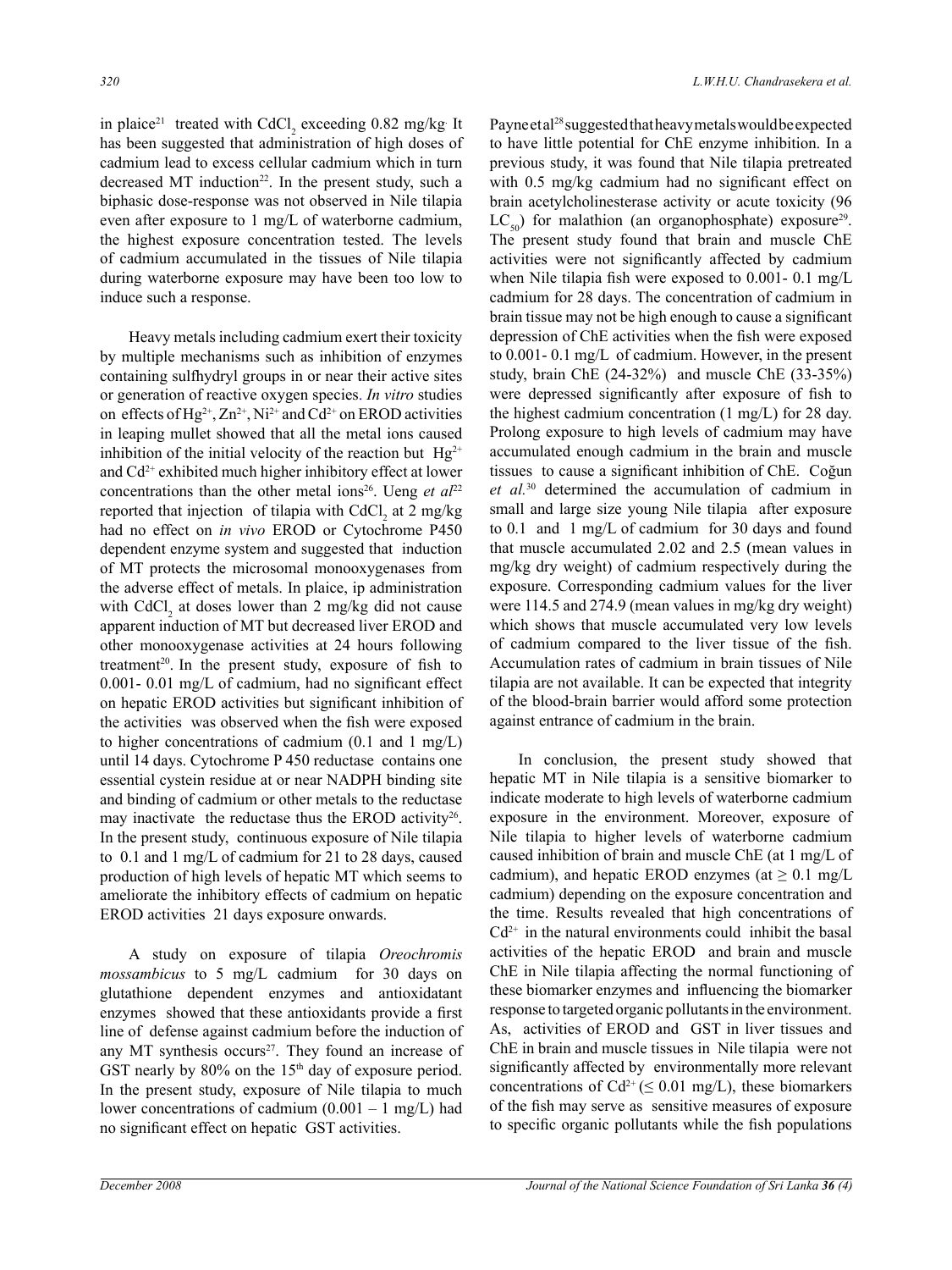are also exposed concurrently to low levels of cadmium in the natural environments. Further studies on effects of co-exposure of cadmium and specific organic pollutants on biomarker enzymes ofthe fish are needed to investigate this aspect further.

#### **Acknowledgement**

This work was financially supported by the National Science Foundation of Sri Lanka (RG/2003/ZOO/05).

#### **References**

- 1. van der Oost R., Beyer J., & Vermeulan N.P.E. (2003). Fish bioaccumulation and biomarkers in environmental risk assessment: a review. *Environmental Toxicology & Pharmacology* **13**(2**)**: 57-149.
- 2. Stegeman J.J. & Hahn M.E. (1994). Biochemistry and Molecular biology of monooxygenases: Current perspective on forms, functions and regulation of cytochrome P450 in aquatic species. In: *Aquatic Toxicology: Molecular, Biochemical and Cellular Perspectives.* (Eds. D.C. Malin, & G.K. Ostrander). pp.87-206. Lewis Publishers, CRC Press, New York.
- 3. George S.G. (1994). Enzymology and molecular biology of phase II xenobiotic conjugating enzymes in fish, In: *Aquatic Toxicology: Molecular, Biochemical and Cellular Perspective.* (Eds. D.C. Malin, & G.K. Ostrander). pp. 37-85. Lewis Publishers, CRC Press, New York.
- 4. Fulton M.H. & Key P.B. (2001). Acetylcholinesterase inhibition in esuarine fish and invertebrates and indicator of organophosphorus insecticide exposure and effects. *Environmental Toxicology & Chemistry* **20**(1**):** 37-45.
- 5. Roesijadi G. (1992). Metallothioneins in metal regulation and toxicity in aquatic animals. *Aquatic Toxicology* **22**  (2**):**81-114.
- 6. Roesijadi G. & Robinson W.E. (1994). Metal regulation in aquatic animals: mechanisms of uptake, accumulation and release. In: *Aquatic Toxicology: Molecular, Biochemical and Cellular Perspectives*. (Eds. D.C. Malins & G.K. Ostrander), pp.387-420. Lewis Publishers, CRC Press, New York.
- 7. Wright D.A. & Welbourne P. (2002). *Environmental Toxicology*, Cambridge University Press, UK.
- 8. Almeida J.A., Diniz Y.S., Marques S.F.G., Faine L.A., Ribas B.O., Burneika R.C. & Novelli E.L.B. (2002). The use of the oxidative stress responses as biomarkers in Nile tilapia (*Oreochromis niloticus*) exposed to *in vivo* cadmium contamination. *Environmental International* **27** (8**)**:673-679.
- 9. Jorhem L. (1993). Determination of metals in food stuffs by atomic absorption spectrometry after dry ashing. NMKL laboratory study of lead, cadmium, zinc, copper, iron, chromium and nickel. *Journal of AOAC International* **76**(4):798-813.
- 10. Klotz A.V., Stegeman J.J. & Walsh C. (1984). An alternative 7-ethoxyresorufin )-deethylase activity assay; a

continuous visible spectrometric method for measurement of cytochrome P-450 monooxygenase activity. *Analytical Biochemistry* **140**(1**)**:138-145.

- 11. Habig W.H., Pabst M.J. & Jakoby W.B. (1974). Glutathione S-transferases. The first enzymatic step in mercapturic acid formation. *Journal of Biological Chemistry* **249**  (22**)**:7130-7139.
- 12. Ellman G.L., Coutney K.D., Anders V. Jr. & Featherstone R. M. (1961). A new and rapid colourimetric determination of acetylcholinesterase activity. *Biochemical Pharmacology* **7**(2**)**: 85-95.
- 13. Lowry H., Rosebrough N.J., Farr A.L. & Randall R.J. (1951). Protein measurement with the Folin phenol reagent. *Journal of Biological Chemistry* **193**(1**):** 265-275.
- 14. Olafson R.W. & Olsson P. (1991). Electrochemical detection of metallothionein. *Methods in Enzymology* **205:**205-213.
- 15. Zar J.H. (1999). *Biostatistical Analysis*. 4<sup>th</sup> edition. Prentice Hall, Upper Saddle River, New Jersey, USA.
- 16. Klavins M., Briede A., Rodinov V. Kokorite I., Parele E. & Klavina I. (2000). Heavy metals in rivers of Lativia. *Science of the Total Environment* **262** (1-2**)**: 175-184.
- 17. Norrgren L., Pettersson U.R.N.S. & Bergquist P.A. (2000). Environmental monitoring of the Kafue River located in the upper belt of Zambia. *Archives of Environmental Contamination & Toxicology* **38**(3**):** 334-341.
- 18. Senarathne P. & K.A.S. Pathiratne (2007). Accumulation of heavy metals in a food fish *Mystus gulio* inhabiting Bolgoda Lake, Sri Lanka. *Sri Lanka Journal of Aquatic Sciences* **12:** 61-76.
- 19. Demirak A. Yilmaz F., Tuna A.L. & Ozdemir N. (2005). Heavy metals in water sediment and tissues of *Leuciscus cephalus* from a stream in southwestern Turkey. *Chemosphere* **63**(9):1451-1358.
- 20. George S.G. & Young P. (1986). The time course effects of cadmium and 3-methylcholanthrene on activities of enzymes of xenobiotic metabolism and metallothionein levels in the plaice, *Pleuronectes platessa*. *Comparative Biochemistry & Physiology* **83 C**(1**):** 37-44.
- 21. George S.G. (1989). Cadmium effects on plaice liver xenobiotic and metal detoxication systems: dose – response. *Aquatic Toxicology* **15**(4**)**: 303-310.
- 22. Ueng Y.F., Liu C., Lai C.F., Meng L.M, Hung Y.Y. & Ueng T.H. (1996). Effects of cadmium and environmental pollution on metallothionein and cytochrome P450 in tilapia. *Bulletin of Environmental Contamination & Toxicology* **57**(1**)**:125-131.
- 23. Wu S.M., Weng C.F., Yu M.J., Lin C.C., Chen S.T. & Hwang J.C. (1999). Cadmium inducible metallothionein in tilapia, *Oreochromis mossambicus*. *Bulletin of Environmental Contamination & Toxicology* **62**(6**):**758- 768.
- 24. Cheung A.P.L., Lam T.H.J. & Chan K.M. (2004). Regulation of tilapia metallothionein gene expression by heavy metal ions. *Marine Environment Resarch* **58**(2-5**)**:389-394.
- 25. Cosson R.P. (1994). Heavy metal intracellular balance and relationship with metallothionein induction in the